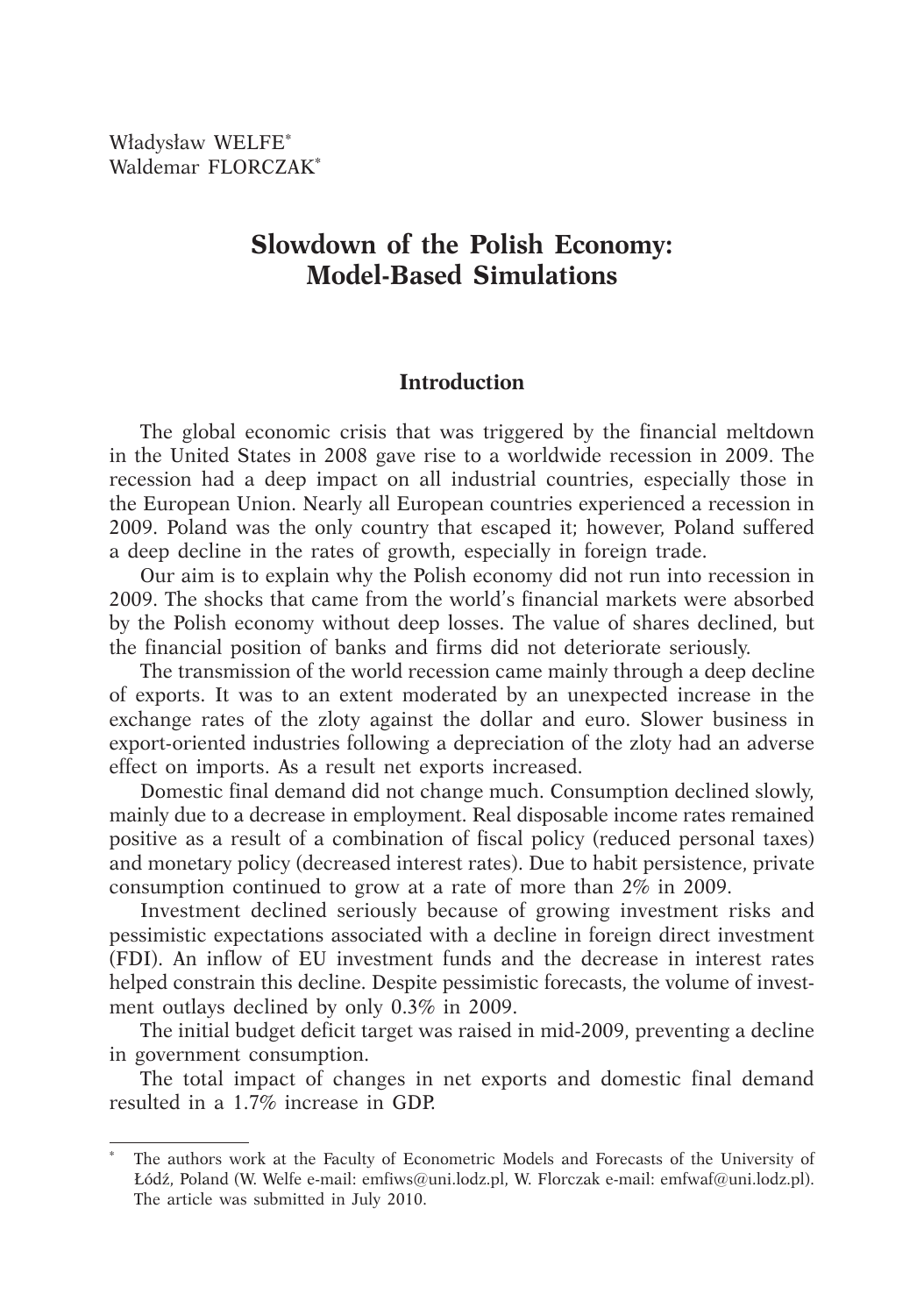We attempt to show the quantitative impact of particular shocks on the development of the Polish economy in 2009 by means of econometric simulations.

The *ex-post* simulations are based on the W8D macroeconometric model of the Polish economy, which has recently been used in performing long-term *ex-ante* simulations [Welfe, Florczak, 2009]. Its major properties are briefly described, and medium-term (baseline) forecasts are presented. However, these forecasts did not foresee the worldwide recession. We also summarize our first attempts to present the pessimistic outcomes of long-term scenarios, which, however, failed to predict the deep exports shocks that occurred in 2009; instead the scenarios suggested that investment would decline.

Next, the developments that took place in 2009 are analyzed. We show how international forecasts for that year changed from pessimistic to moderately optimistic. Then the results of *ex-post* scenarios for 2009 are demonstrated. The assumptions regarding the aforementioned shocks and the simulation results are presented, and the impact of individual shocks will be analyzed separately in order to show how the potential decline of domestic activities due to the exports shock was mitigated because of the zloty depreciation, domestic inertia and policy actions.

#### **Properties of the W8D simulation model**

The hypotheses presented in the introduction as to the impact of factors responsible for the slowdown of the Polish economy in 2009 are verified using a simulation version of the W8D-2007 macroeconometric model for the Polish economy. The model follows the mainstream tradition of macroeconomic modeling [Bodkin, Klein, Marwah, 1991], [Klein, Welfe, Welfe, 2004], where largescale econometric simulation models are generally used in forecasting as well as in economic policy simulations and valuations [Clemments, Hendry, 2000], [Whitley, 1994].

The model used in this research is a medium-sized complete model, covering demand, supply and financial flows. It shows factors that determine long-term growth, not only investment but also total factor productivity dependent on R&D and human capital. Its latest version, W8D-2007, has 235 equations of which 111 are stochastic. The estimations were based on a sample ending in 2005. The simulation version is simultaneous and includes the major feedbacks, both static and dynamic, including multiplier and acceleration effects as well as inflationary spiral1.

The model has recently been used in long-term forecasting (until 2030) and in the first scenario analyses. This was preceded by detailed analyses of the model's multipliers [Welfe, Florczak, 2009]. The studies resulted in a minor

<sup>1</sup> A complete description of the model's structure is provided in Welfe (ed.) [2009] and the simulations are described in detail in Welfe, Florczak [2009]. A summary in English was given in a paper by W. Welfe [2008].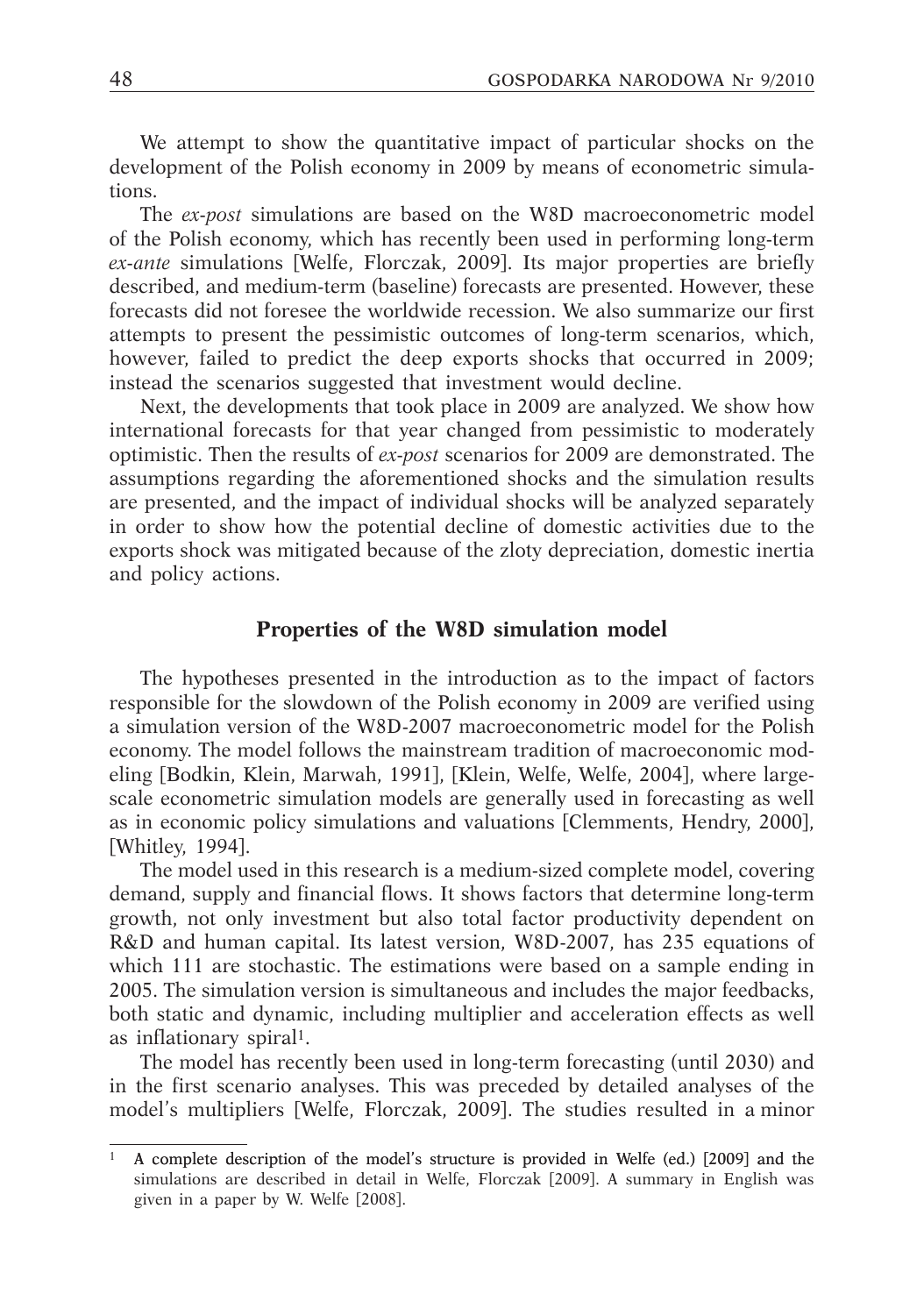correction of import equations (introducing the full impact of relative price changes). Besides, any discrepancies between actual and predicted values beyond the estimation sample have been eliminated on a permanent basis following the inflow of updated information by means of either parameters or constant term adjustments. We first demonstrate the medium-term forecasts until 2015, one of which is treated as a baseline for further investigations. The forecast was made before the first signs of the world recession appeared. It assumed that investment would decline, leading to a drop in GDP growth in 2009 (from  $5\%$  to  $2.5\%)$  – a trend expected to carry over into 2010. This forecast is demonstrated in Table 1 and Figures 1-3.

**Table 1**

|                                        |      |      |        | Year |      |      |        |
|----------------------------------------|------|------|--------|------|------|------|--------|
| Category                               | 09   | 10   | 11     | 12   | 13   | 14   | 15     |
| Private consumption                    | 3.1  | 3.4  | 3.8    | 4.0  | 3.6  | 3.5  | 3.3    |
| Gross investments                      | 6.3  | 6.8  | 15.7   | 20.8 | 12.1 | 9.4  | 6.8    |
| Gross investments ( $\%$ share in GDP) | 23.4 | 23.9 | 26.1   | 29.7 | 31.5 | 32.8 | 33.4   |
| <b>Exports</b>                         | 5.3  | 7.5  | 7.5    | 8.5  | 10.0 | 9.2  | 11.2   |
| Imports                                | 7.3  | 7.7  | 10.3   | 12.7 | 11.7 | 10.7 | 10.2   |
| GDP                                    | 2.5  | 4.0  | 5.6    | 6.2  | 5.1  | 4.5  | 4.3    |
| Unemployment rate                      | 11.3 | 10.5 | 9.4    | 8.8  | 8.3  | 7.9  | 7.5    |
| Private consumption deflator           | 3.6  | 2.6  | 2.9    | 2.7  | 2.3  | 2.5  | 2.1    |
| Exchange rate: \$/zl                   | 1.8  | 0.8  | $-0.3$ | 0.9  | 1.6  | 0.4  | $-5.7$ |

**Rates of growth for the Polish economy in 2006-2015 (baseline forecast), %**

Source: own computations

|  | Figure 1. Domestic final demand and GDP (% rates of growth) |  |  |  |  |  |  |  |  |
|--|-------------------------------------------------------------|--|--|--|--|--|--|--|--|
|--|-------------------------------------------------------------|--|--|--|--|--|--|--|--|

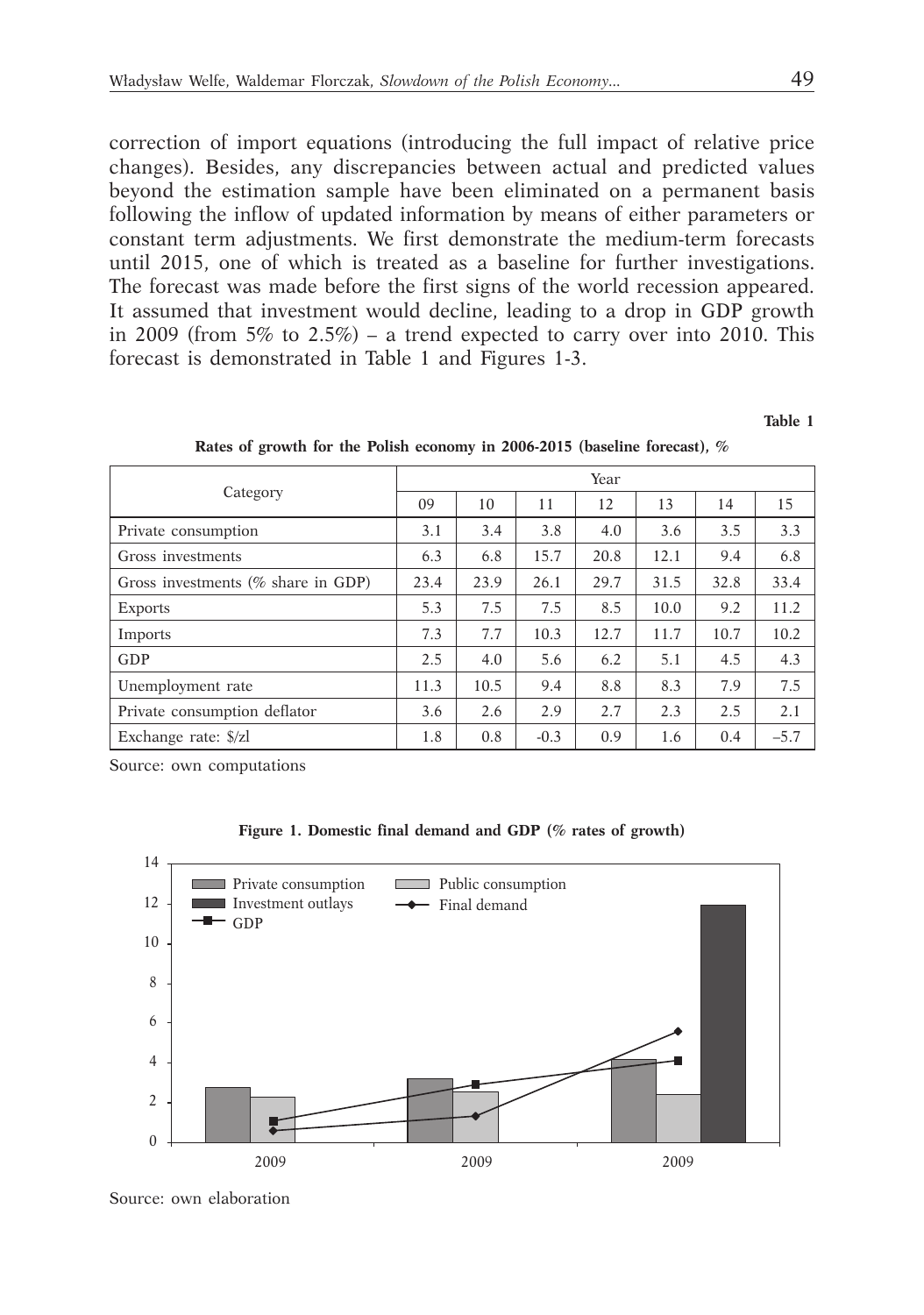

**Figure 2. Foreign trade by national accounts (% rates of growth)**

Source: own elaboration



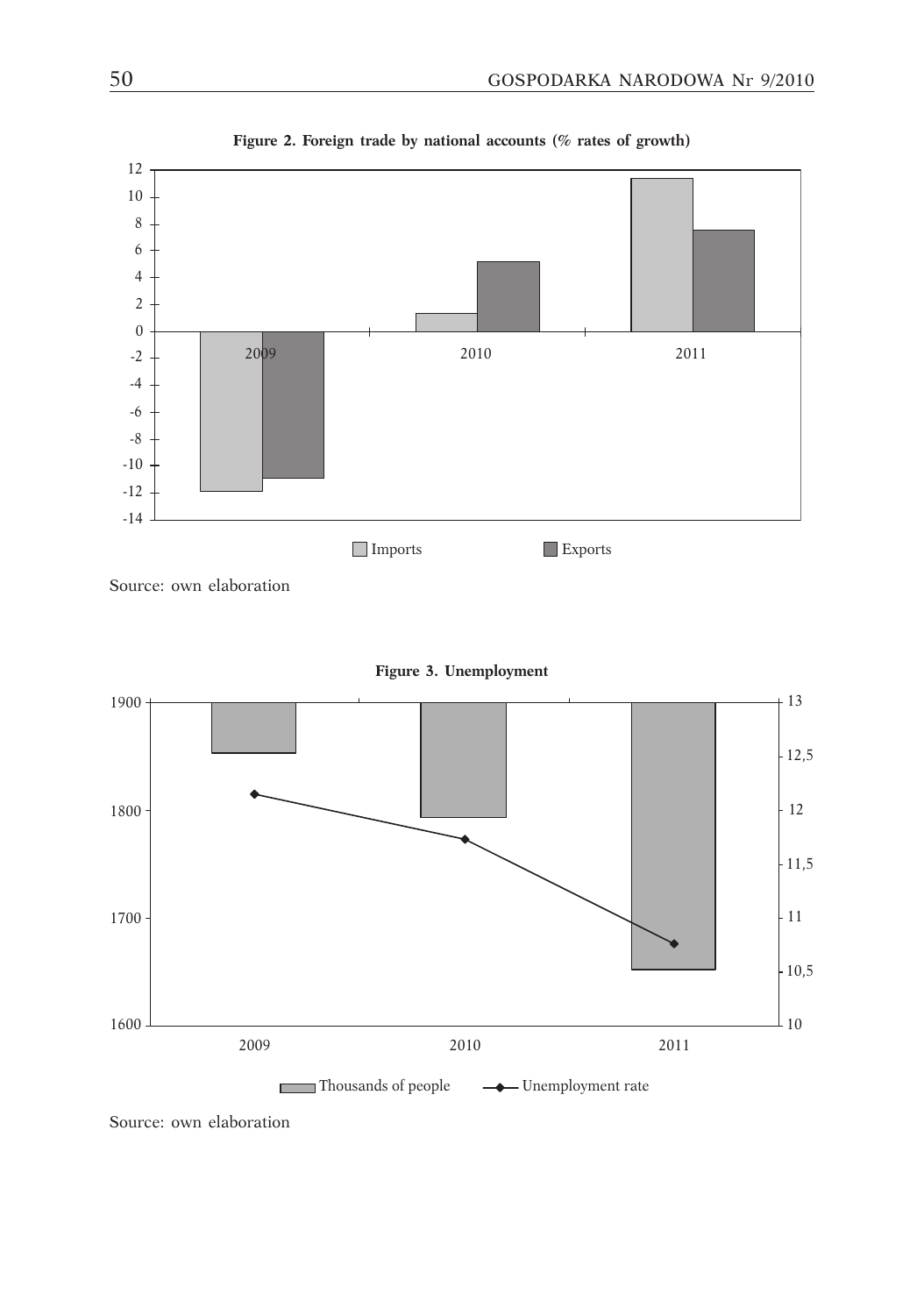### **First scenarios based on simulations**

The W8D-2007 model was used in experimental simulation exercises aimed at analyzing scenarios for the likely growth of the Polish economy until 20302. The pessimistic scenarios assumed low rates of investment growth, i.e. a stagnation or decline in investment's contribution to the GDP, low FDI inflow and low transfers from the EU. The assumptions for the growth of exports were rather unrealistic. They were kept at 5%. Only in the restrictive version were they equal to 3%, but for the world recession we were unable to visualize a decline approaching 10% in 2009. These assumptions are shown in Table 2.

**Table 2**

| Variable/scenario                                |      | Year |
|--------------------------------------------------|------|------|
|                                                  | 2010 | 2015 |
| Share of investment outlays in GDP $(\%)$        |      |      |
| optimistic                                       | 26.5 | 35.0 |
| baseline                                         | 23.9 | 33.4 |
| pessimistic                                      | 22.0 | 20.0 |
| world recession                                  | 22.0 | 19.5 |
| restrictive                                      | 20.0 | 15.5 |
| Share of FDI in GDP (%)                          |      |      |
| optimistic                                       | 4.2  | 4.0  |
| baseline                                         | 3.1  | 2.8  |
| pessimistic                                      | 0.4  | 1.4  |
| world recession                                  | 0.4  | 1.4  |
| restrictive                                      | 0.4  | 1.5  |
| Share of net transfers from the EU in GDP $(\%)$ |      |      |
| optimistic                                       | 3.5  | 3.2  |
| baseline                                         | 3.5  | 3.2  |
| pessimistic                                      | 3.5  | 3.2  |
| world recession                                  | 2.5  | 2.2  |
| restrictive                                      | 2.5  | 2.2  |
| Rates of growth for exports                      |      |      |
| optimistic                                       | 10.0 | 12.0 |
| baseline                                         | 7.5  | 11.2 |
| pessimistic                                      | 5.0  | 5.0  |
| world recession                                  | 5.0  | 5.0  |
| restrictive                                      | 3.0  | 3.0  |

| Assumptions for the scenarios of Poland's economic growth in 2010 and 2015 |  |  |  |  |  |  |  |  |  |  |
|----------------------------------------------------------------------------|--|--|--|--|--|--|--|--|--|--|
|----------------------------------------------------------------------------|--|--|--|--|--|--|--|--|--|--|

Source: own computations

<sup>&</sup>lt;sup>2</sup> The assumptions were made at the end of 2008; the same is true of the simulations listed in Table 2.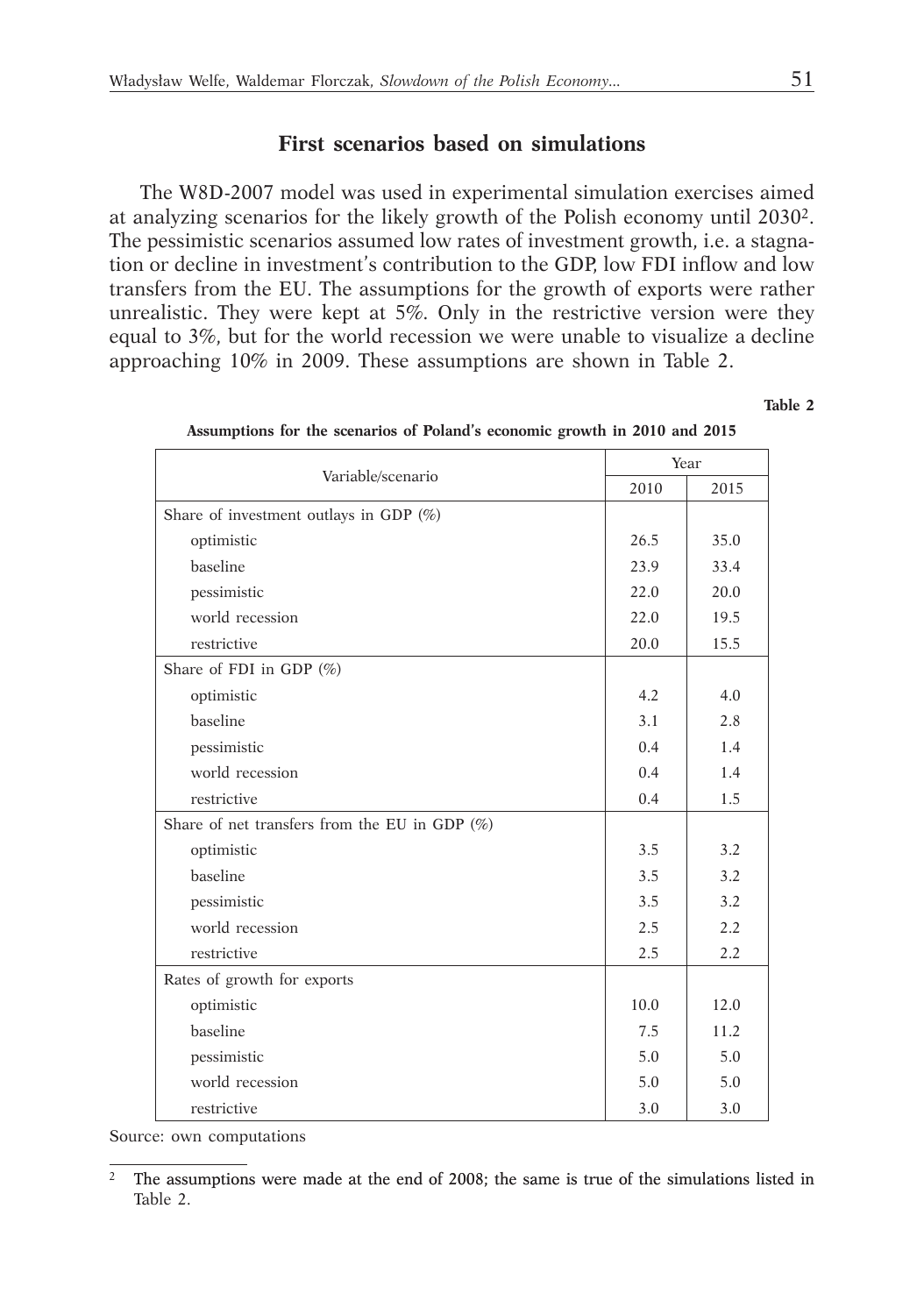The results for the pessimistic scenarios are shown in Table 3 and for the world recession scenario in Table 4 and Figures 4-8. Despite an erroneous assumption for exports, the rate of GDP growth in 2009 (at 1.5%) was close to the observed one (at 1.7%). Domestic demand helped the country avoid a recession. Developments in the following years showed a pessimistic picture resulting from the assumption that the world recession would continue for many years.

**Table 3**

| Category                              |         |         |         | Year    |         |         |         |
|---------------------------------------|---------|---------|---------|---------|---------|---------|---------|
|                                       | 09      | 10      | 11      | 12      | 13      | 14      | 15      |
| Private consumption                   | 3.27    | 0.94    | 0.49    | $-0.82$ | $-0.44$ | 0.25    | 0.28    |
| % deviations                          | 0.14    | $-2.28$ | $-5.43$ | $-9.85$ | $-13.4$ | $-16.1$ | $-18.6$ |
| Gross investments                     | $-0.05$ | $-0.08$ | $-2.75$ | $-3.25$ | $-5.19$ | $-3.28$ | $-3.45$ |
| $%$ deviations                        | $-5.97$ | $-12$   | $-26.1$ | $-40.8$ | $-49.9$ | $-55.7$ | $-60$   |
| Gross investments ( $%$ share in GDP) | 22.47   | 22.19   | 21.36   | 20.65   | 19.57   | 18.93   | 18.46   |
| % deviations                          | $-0.89$ | $-1.66$ | $-4.76$ | $-9.02$ | $-12$   | $-13.9$ | $-15$   |
| <b>Exports</b>                        | 5       | 5       | 5       | 5       | 5       | 5       | 5       |
| % deviations                          | $-0.24$ | $-2.57$ | $-4.86$ | $-7.94$ | $-12.1$ | $-15.5$ | $-20.2$ |
| Imports                               | 5.75    | 2.6     | 1.88    | 2.18    | 4.68    | 7.13    | 6.61    |
| % deviations                          | $-1.44$ | $-6.12$ | $-13.3$ | $-21.4$ | $-26.3$ | $-28.7$ | $-31.1$ |
| GDP                                   | 1.54    | 1.69    | 0.99    | $-0.7$  | $-1.51$ | $-1.45$ | $-2.18$ |
| % deviations                          | $-0.89$ | $-3.11$ | $-7.29$ | $-13.3$ | $-18.8$ | $-23.4$ | $-28.2$ |
| Unemployment rate                     | 10.65   | 9.97    | 10.23   | 11.43   | 12.72   | 14.03   | 15.52   |
| % deviations                          | $-0.6$  | $-0.51$ | 0.78    | 2.61    | 4.45    | 6.14    | 8.05    |
| Private consumption deflator          | 0.34    | 0.7     | 0.09    | 0.67    | 0.91    | 0.79    | 0.1     |
| % deviations                          | $-3.13$ | $-4.94$ | $-7.56$ | $-9.37$ | $-10.6$ | $-12.1$ | $-13.8$ |
| Exchange rate: \$/zl                  | 4.1     | 0.03    | $-5.58$ | $-6.35$ | $-5.81$ | $-4.2$  | $-2.49$ |
| $%$ deviations                        | 2.31    | 1.56    | $-3.85$ | $-10.8$ | $-17.3$ | $-21.1$ | $-22.9$ |

| Pessimistic scenario; rates of growth and deviations from the baseline in 2009-2015 |  |  |  |  |  |  |
|-------------------------------------------------------------------------------------|--|--|--|--|--|--|
|-------------------------------------------------------------------------------------|--|--|--|--|--|--|

Source: own computations

**Table 4**

#### **World recession scenario; rates of growth and deviations from the baseline in 2009-2015**

| Category                                 | Year    |         |         |         |         |         |         |  |  |
|------------------------------------------|---------|---------|---------|---------|---------|---------|---------|--|--|
|                                          | 09      | 10      | 11      | 12      | 13      | 14      | 15      |  |  |
| Private consumption                      | 3.27    | 0.94    | $-1.14$ | $-3.48$ | $-3.96$ | $-3.37$ | $-4.15$ |  |  |
| % deviations                             | 0.14    | $-2.28$ | $-6.96$ | $-13.7$ | $-20$   | $-25.3$ | $-30.7$ |  |  |
| Gross investments                        | $-0.05$ | $-0.08$ | $-2.75$ | $-3.25$ | $-5.18$ | $-3.25$ | $-3.42$ |  |  |
| % deviations                             | $-5.97$ | $-12$   | $-26.1$ | $-40.8$ | $-49.9$ | $-55.7$ | $-59.9$ |  |  |
| Gross investments<br>( $%$ share in GDP) | 22.47   | 22.19   | 21.49   | 20.98   | 20.13   | 19.69   | 19.49   |  |  |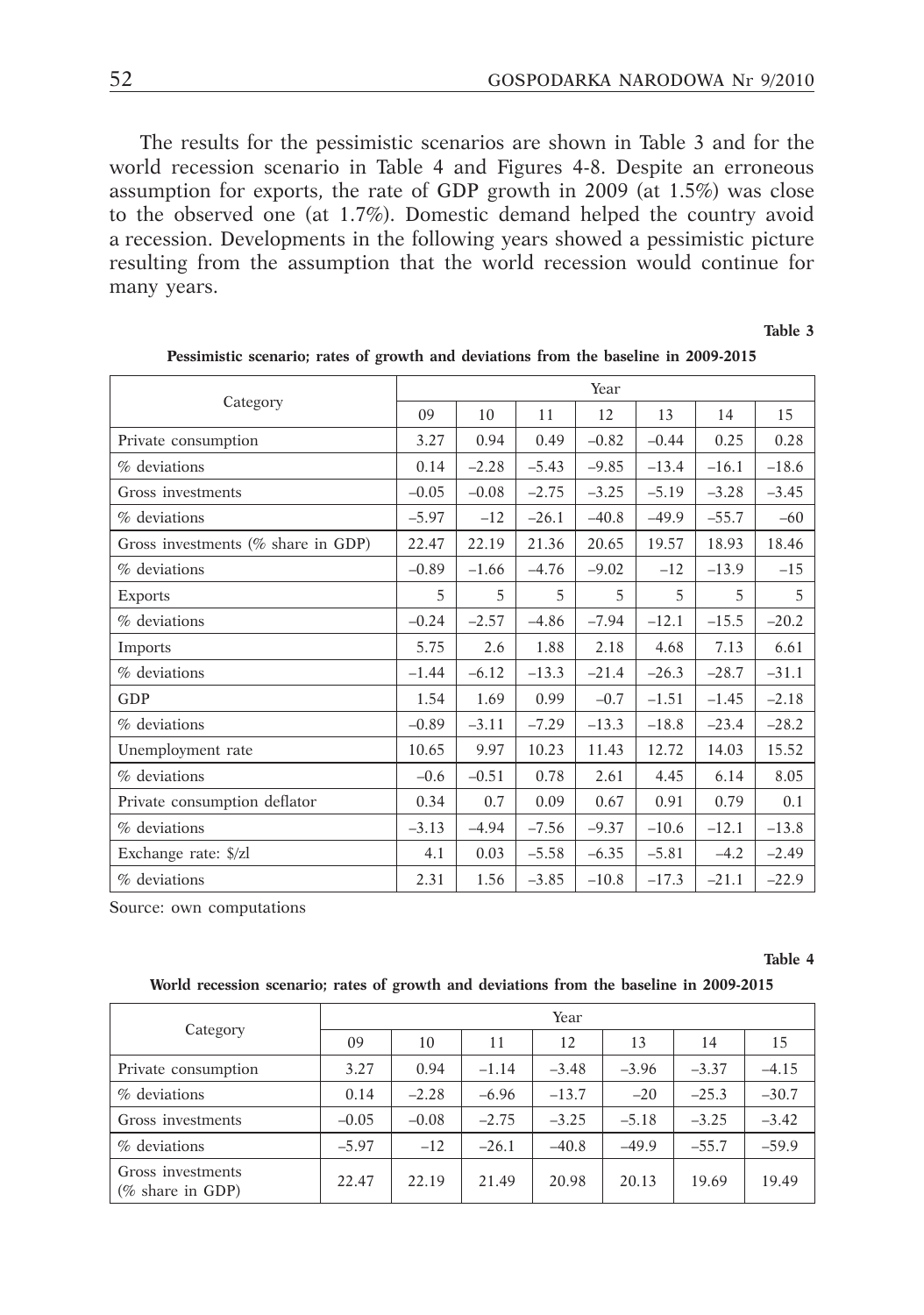|                                 |         |                |         | Year    |         |         |         |
|---------------------------------|---------|----------------|---------|---------|---------|---------|---------|
| Category                        | 09      | 10             | 11      | 12      | 13      | 14      | 15      |
| $%$ deviations                  | $-0.89$ | $-1.66$        | $-4.63$ | $-8.69$ | $-11.4$ | $-13.1$ | $-14$   |
| <b>Exports</b>                  | 5       | $\overline{2}$ | 5       | 5       | 5       | 5       | 5       |
| % deviations                    | $-0.24$ | $-2.57$        | $-4.86$ | $-7.94$ | $-12.1$ | $-15.5$ | $-20.2$ |
| Imports                         | 5.75    | 2.6            | 0.81    | 0.55    | 2.85    | 5.69    | 5.03    |
| % deviations                    | $-1.44$ | $-6.12$        | $-14.2$ | $-23.5$ | $-29.5$ | $-32.7$ | $-35.9$ |
| GDP                             | 1.54    | 1.69           | 0.34    | $-1.78$ | $-3$    | $-3.06$ | $-4.2$  |
| % deviations                    | $-0.89$ | $-3.11$        | $-7.89$ | $-14.8$ | $-21.4$ | $-27.1$ | $-33.1$ |
| Unemployment rate               | 10.65   | 9.97           | 10.29   | 11.62   | 13.12   | 14.68   | 16.47   |
| % deviations                    | $-0.6$  | $-0.51$        | 0.84    | 2.81    | 4.85    | 6.79    | 9       |
| Private consumption<br>deflator | 0.34    | 0.7            | 0.09    | 0.67    | 0.91    | 0.79    | 0.1     |
| % deviations                    | $-3.13$ | $-4.94$        | $-7.56$ | $-9.37$ | $-10.6$ | $-12.1$ | $-13.8$ |
| Exchange rate: \$/zl.           | 4.1     | 0.03           | $-5.62$ | $-7.07$ | $-6.99$ | $-5.59$ | $-3.7$  |
| % deviations                    | 2.31    | 1.56           | $-3.89$ | $-11.5$ | $-19$   | $-23.9$ | $-26.5$ |

#### **continued Table 4**

Source: own computations



**Figure 4. GDP, rates of growth (left axis) and % deviations from baseline (right axis)**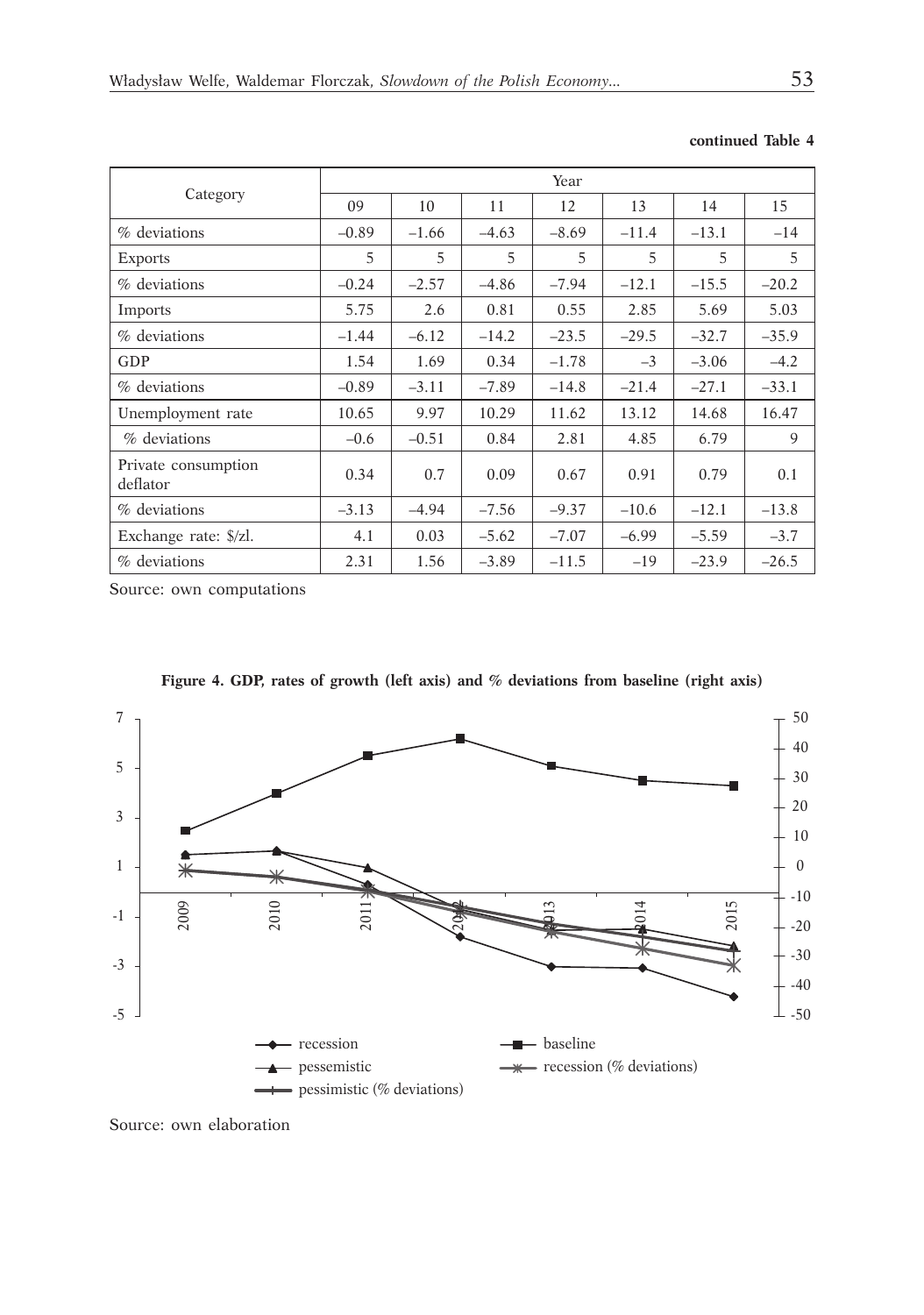

**Figure 5. Private consumption, rates of growth (left axis) and % deviations from baseline (right axis)**

Source: own elaboration



**Figure 6. Investment outlays, rates of growth (left axis) and % deviations from baseline (right axis)**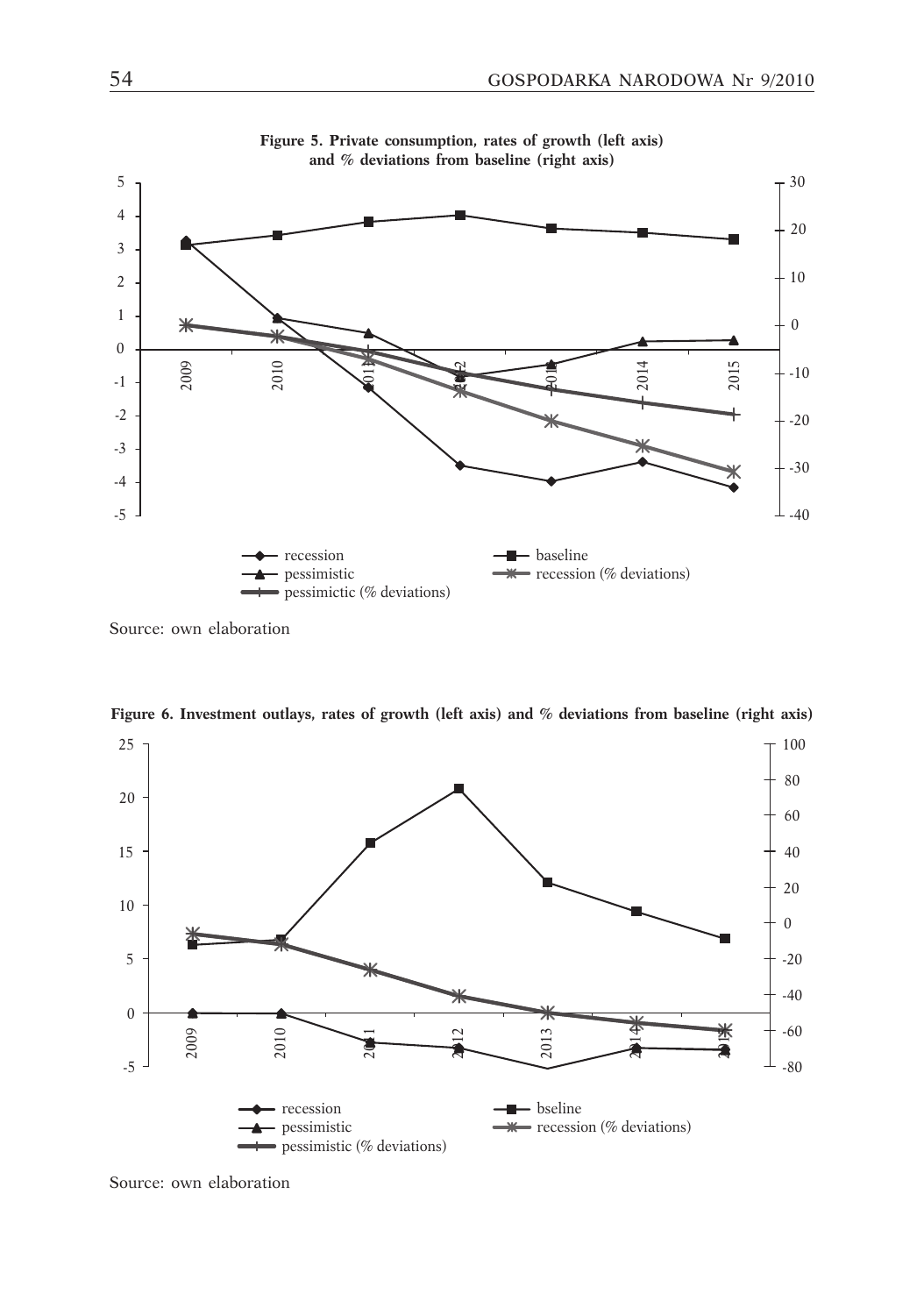

**Figure 7. Imports, rates of growth (left axis) and % deviations from baseline (right axis)**

Source: own elaboration



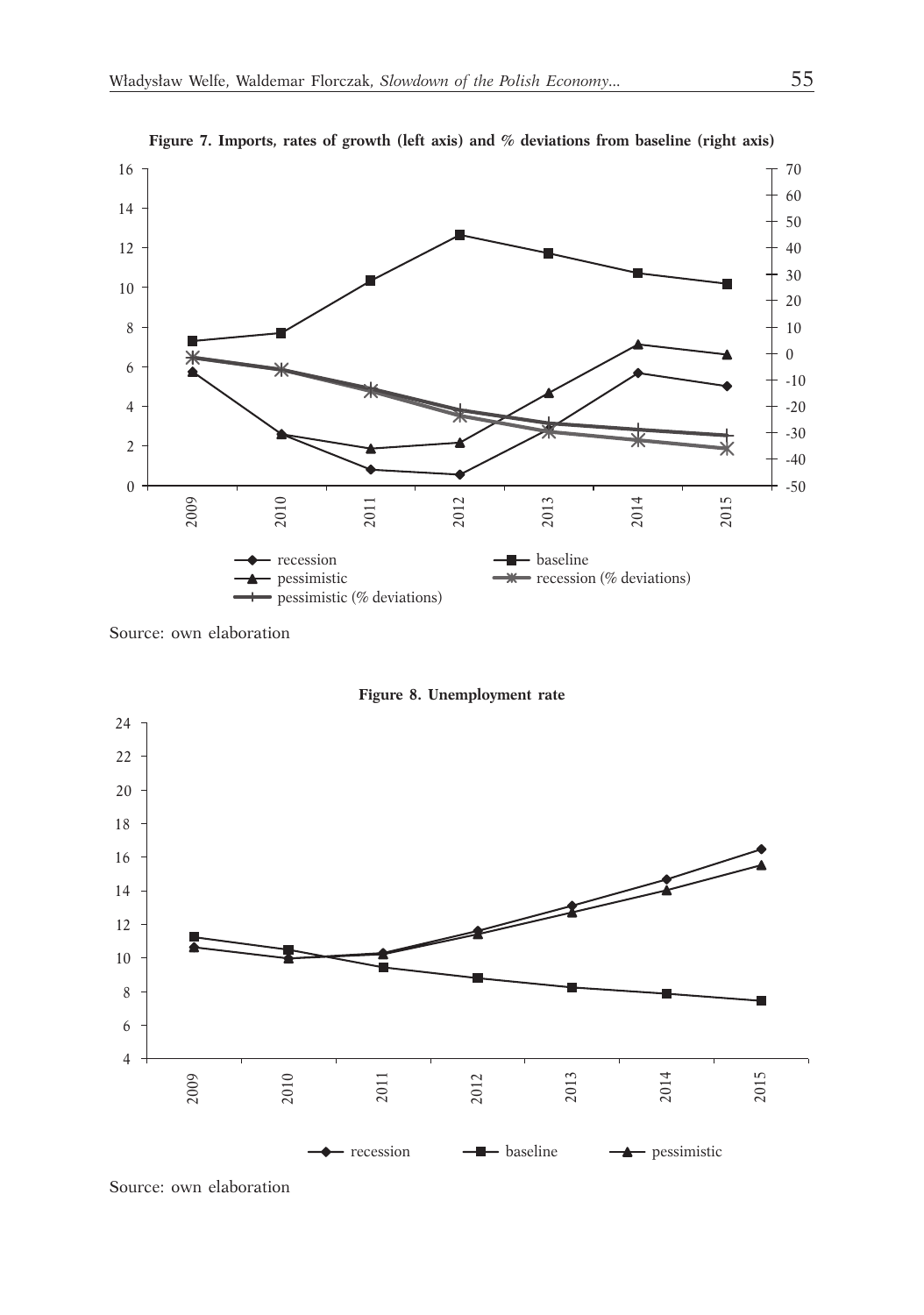**Table 5**

### **An evaluation of forecasts for the Polish economy for 2009**

By the end of 2008 there was a general uncertainty in the world forecasting community as to the future development of industrial countries, including Poland. The evolution of GDP forecasts will be shown below (Table 5), taking into account information based on our quarterly and annual forecasts using WK and W8D models as well as data provided by Consensus Forecasts showing the forecasts of private forecasting organizations (mainly banks) and international institutions.

Table 5 contains information on the actual rates of GDP growth by quarter (cumulative) that help explain changes in forecasts during 2009.

|                        |           | Average $%$<br>Change on previous calendar year |           |                    |                  |  |  |  |  |  |
|------------------------|-----------|-------------------------------------------------|-----------|--------------------|------------------|--|--|--|--|--|
|                        |           |                                                 |           | 2009               |                  |  |  |  |  |  |
|                        | 2008      | up to March<br>up to June                       |           | up to<br>September | year total       |  |  |  |  |  |
| Registered change      | 5.0       | 0.8                                             | 1.0       | 1.2                | 1.7              |  |  |  |  |  |
| Forecasts 2009         | end 2008  | March 2009                                      | June 2009 | September<br>2009  | December<br>2009 |  |  |  |  |  |
| LIFEA quarterly        | 4.0       | 1.0                                             | 0.7       | 1.2                | 1.3              |  |  |  |  |  |
| LIFEA LINK annual      | $\bullet$ |                                                 | 1.0       | 1.1                |                  |  |  |  |  |  |
| <b>LIFEA</b> Consensus | 3.3       | 1.0                                             | 0.9       | 1.0                | 1.5              |  |  |  |  |  |
| CONSENSUS (mean)       | 1.9       | 0.1                                             | 0.1       | 1.0                | 1.5              |  |  |  |  |  |
| <b>EBRD</b>            | 2.8a)     | 0.0                                             | 0.0       | 0.0                | 1.3 <sup>d</sup> |  |  |  |  |  |
| EC                     | 2.0       | $-1.4$                                          | $-1.4c$   | $-1.4b$            | 1.2 <sup>d</sup> |  |  |  |  |  |
| <b>IMF</b>             | 3.8a)     | $-0.7$                                          | $-0.7b$   | $-0.7c$            | 1.0 <sup>a</sup> |  |  |  |  |  |
| <b>OECD</b>            | 3.0       | 3.0                                             | $-0.4$    | $-0.4$             | 1.4a)            |  |  |  |  |  |
| World Bank             | 2.3       | 0.5                                             | 0.5c      | 0.5                | 1.3              |  |  |  |  |  |

#### **Rates of growth for the Polish economy in 2009**

<sup>a</sup>) October 2008, b) April, c) May, d) October, e) November 2009

Source: Consensus Forecasts, different numbers, LIFEA reports

Until the end of 2008, forecasting institutions predicted a decline in Poland's GDP growth rate from 5% to  $2\% - 3\%$  in 2009. A slowdown was generally predicted, but not a recession. The shock in exports (a decline by 16%) in the first quarter of 2009, associated with a decline in the rate of GDP growth to 0.8%, dramatically changed expectations about 2009 as a whole. We still predicted a growth by 1%, while most forecasters expected either stagnation or recession (a 1.4% drop, according to the European Commission). The "optimistic" data on (cumulative) GDP growth in the following quarters encouraged domestic forecasters to increase the expected annual GDP growth rates to 1%-1.2%. At the end of the year general forecasts became more optimistic. No forecaster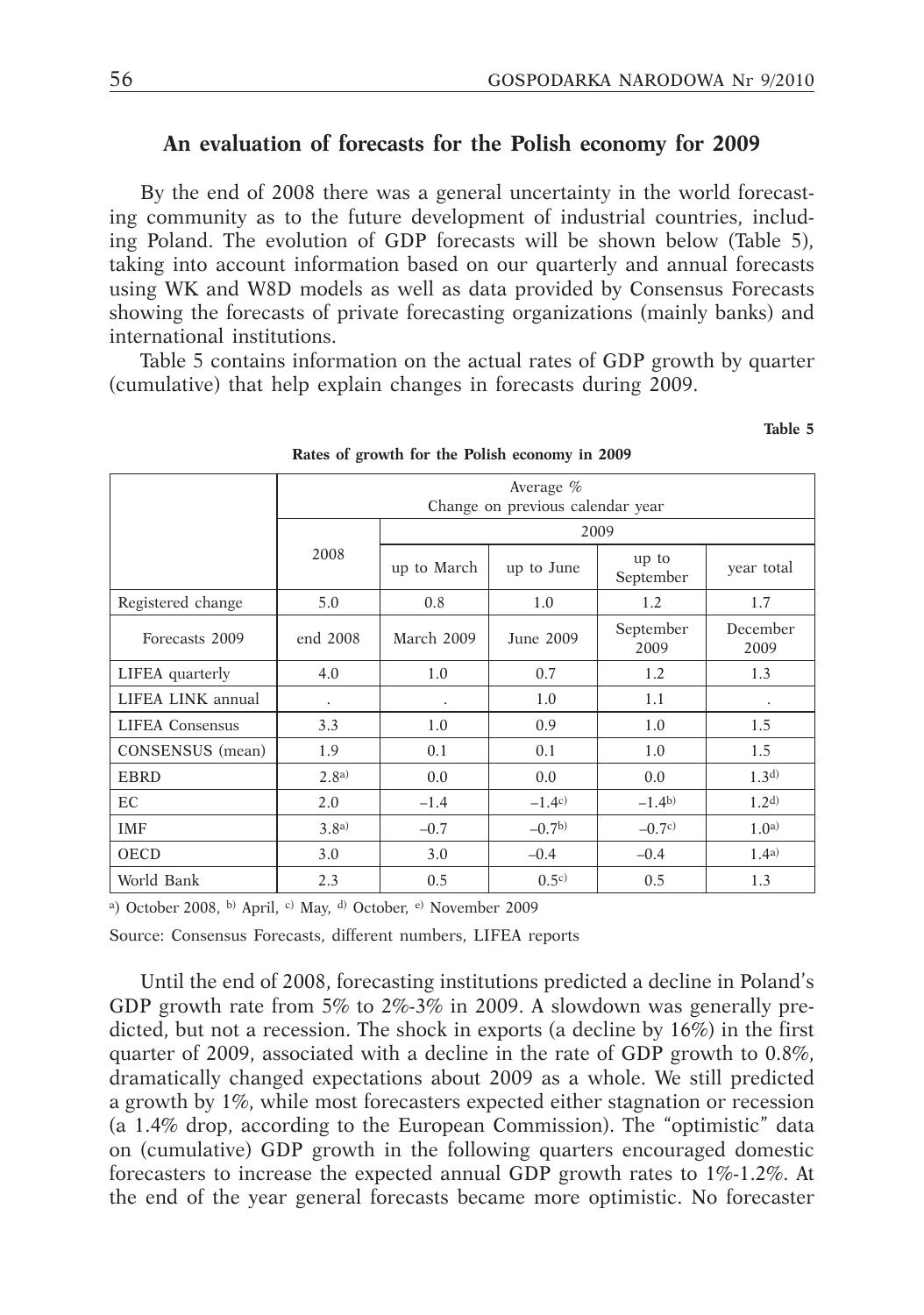expected a recession but all forecasts were generally below the achieved 1.7% rate of growth.

Generally, one may conclude that the world community underestimated the expected GDP growth rates for the Polish economy.

# *Ex-post* **simulation assumptions**

The hypotheses presented in the introduction as to the impact of factors affecting the slowdown of the Polish economy in 2009 are verified, making use of the W8D simulation macroeconometric model for the Polish economy.

A detailed analysis of the model's multipliers preceded the simulation exercises. This primarily applied to variables that were subject to shocks by the end of 2008 or the beginning of 2009. They are shown below with the values of the assumed shocks.

International environment

- Decreased international demand for Polish commodities: exports down by 11%
- FDI decrease: down by 15% Prices
- zl./\$ exchange rate: zloty losing 20% against the dollar to trade at 2.91, from 2.42
- Constrained impact of imports prices on CPI by 4 p.p. Fiscal policy
- Reduction in income taxes and social contribution rates: 6% increase in disposable income
- Increase of the budget deficit, i.e. of government expenditures, by zl 9 billion, or around 50%, in the middle of the year Monetary policy
- Decline of the basic interest rate from 5.0% to 3.5%.

The results of simulation exercises will take as a point of departure our baseline forecast for 2009 as shown in Welfe, Florczak [2009]. The rates of growth assumed the expected levels of particular variables in 2008 predicted in that forecast. They were used as a point of reference for the updated forecasts based on the *ex-post* simulations.

We present the simulation results step by step, beginning with the exogenous shocks in world trade and following up with the results of further shocks and the expected results of government interventions, taking into account the *ad hoc* adjustments of households and firms. At the end, we summarize the obtained results, assessing the appropriate role to be assigned to particular factors that protected the Polish economy from a recession. The results are presented in consecutive tables with comments where necessary<sup>3</sup>.

All the simulation experiments were performed by W. Florczak.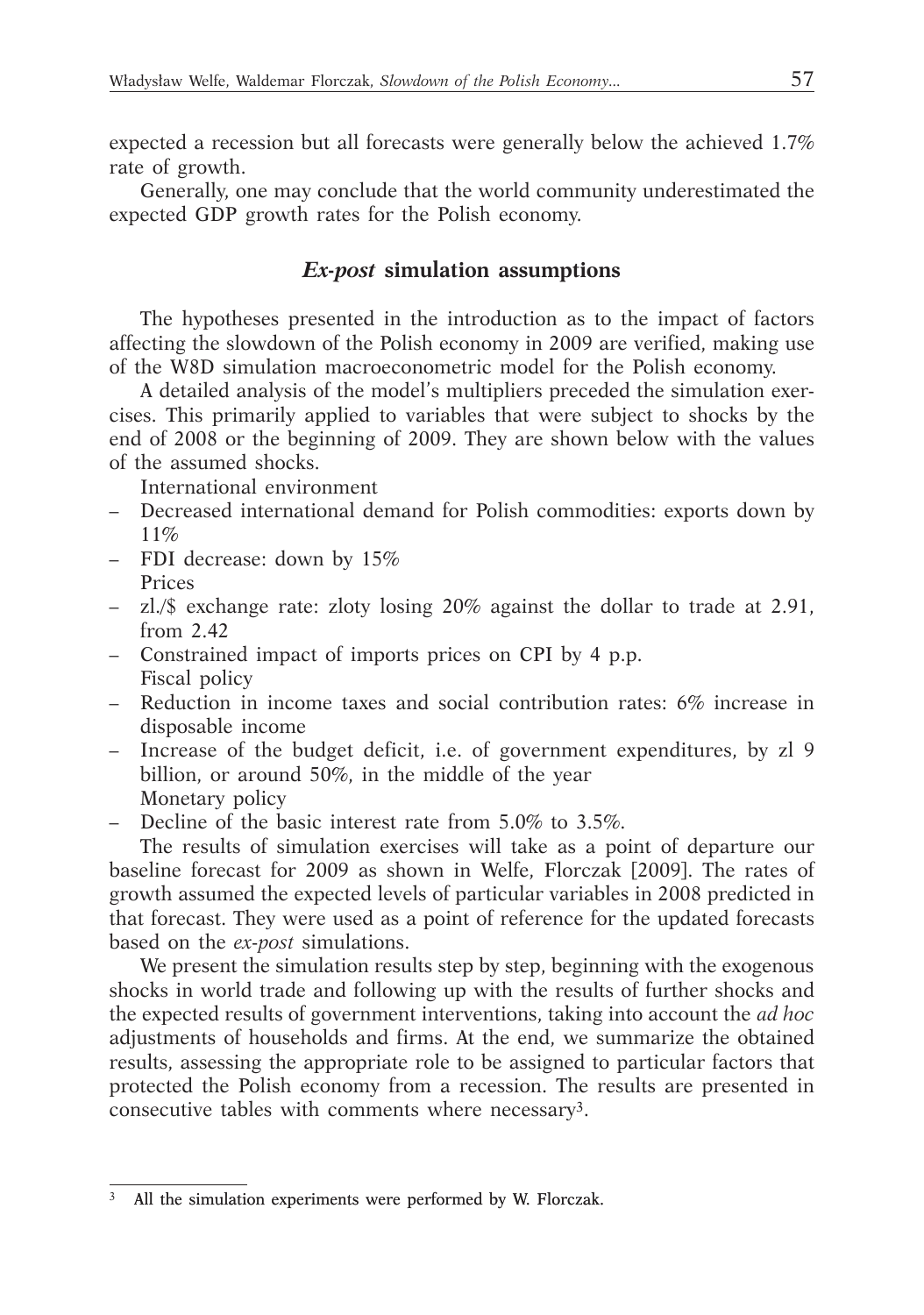**Table 6**

Tables 6-8 show the simulation results obtained in the abovementioned order. The results shown in consecutive columns report the cumulative effect of all the previous shocks.

### **The impact of the exports decline and the exchange rate increase**

The isolated impact of the export shock is dramatic. The decreased activity of export industries is followed by a decline in industries producing intermediate commodities as well as by a decrease in employment, real incomes and consumption and also in investment outlays related to slower GDP growth (Table 6).

The total decline of final demand would amount to around 8%. Imports would decline by nearly 13%, hence the GDP drop might be around 8.5%. Employment would seriously decline and the unemployment rate would increase considerably. The shock did not affect the inflation rates. They would decline slightly because of a decrease in the exchange rate causing exports to decline more deeply than imports.

The situation would change for the better due to an unexpected 20% increase in exchange rates at the end of 2008 (in annual terms).

|                                       |                 |         | Impact of |                        |          |  |
|---------------------------------------|-----------------|---------|-----------|------------------------|----------|--|
| Category                              | <b>Baseline</b> | exports |           | exchange rate increase | Observed |  |
|                                       |                 | decline | initial   | adjusted               |          |  |
| Private consumption                   | 3.1             | $-5.5$  | $-1.6$    | $-0.1$                 | 2.3      |  |
| Gross investment                      | 6.3             | $-10.9$ | 2.3       | 1.9                    | $-0.3$   |  |
| Domestic final demand                 | 3.4             | $-7.7$  | $-1.1$    | $-0.9$                 | $-0.9$   |  |
| GDP                                   | 2.5             | $-8.3$  | 0.6       | 0.1                    | 1.7      |  |
| Exports                               | 7.5             | $-11.0$ | $-9.8$    | $-9.9$                 | $-7.5$   |  |
| Imports                               | 8.0             | $-9.6$  | $-13.0$   | $-11.6$                | $-12.0$  |  |
| Labor productivity                    | 3.4             | $-2.8$  | 2.6       | 2.3                    |          |  |
| Labor demand                          | $-0.9$          | $-5.7$  | $-1.9$    | $-2.1$                 |          |  |
| Unemployment rate $\%$ <sup>b)</sup>  | 11.3            |         |           | 13.7                   | 11.9     |  |
| Nominal wages                         | 5.8             | $-5.1$  | 7.8       | 4.9                    | 3.7      |  |
| Real disposable income                | 1.9             | $-9.1$  | $-1.7$    | $-1.3$                 |          |  |
| GDP deflator                          | 3.9             | 2.3     | 0.5       | 2.5                    |          |  |
| <b>CPI</b>                            | 3.6             | 2.3     | 5.9       | 3.2                    | 3.3      |  |
| Exchange rate: $z$ l/\$ <sup>a)</sup> | 2.9             | 2.8     | 2.9       | 2.9                    | 2.83     |  |
| Interest rateb)                       | 6.1             | 5.7     | 7.3       | 6.5                    | 3.75     |  |

**Percentage rates of growth in 2009 after an export shock and an exchange rate increase**

a) nominal value b) percentage level

Source: own computations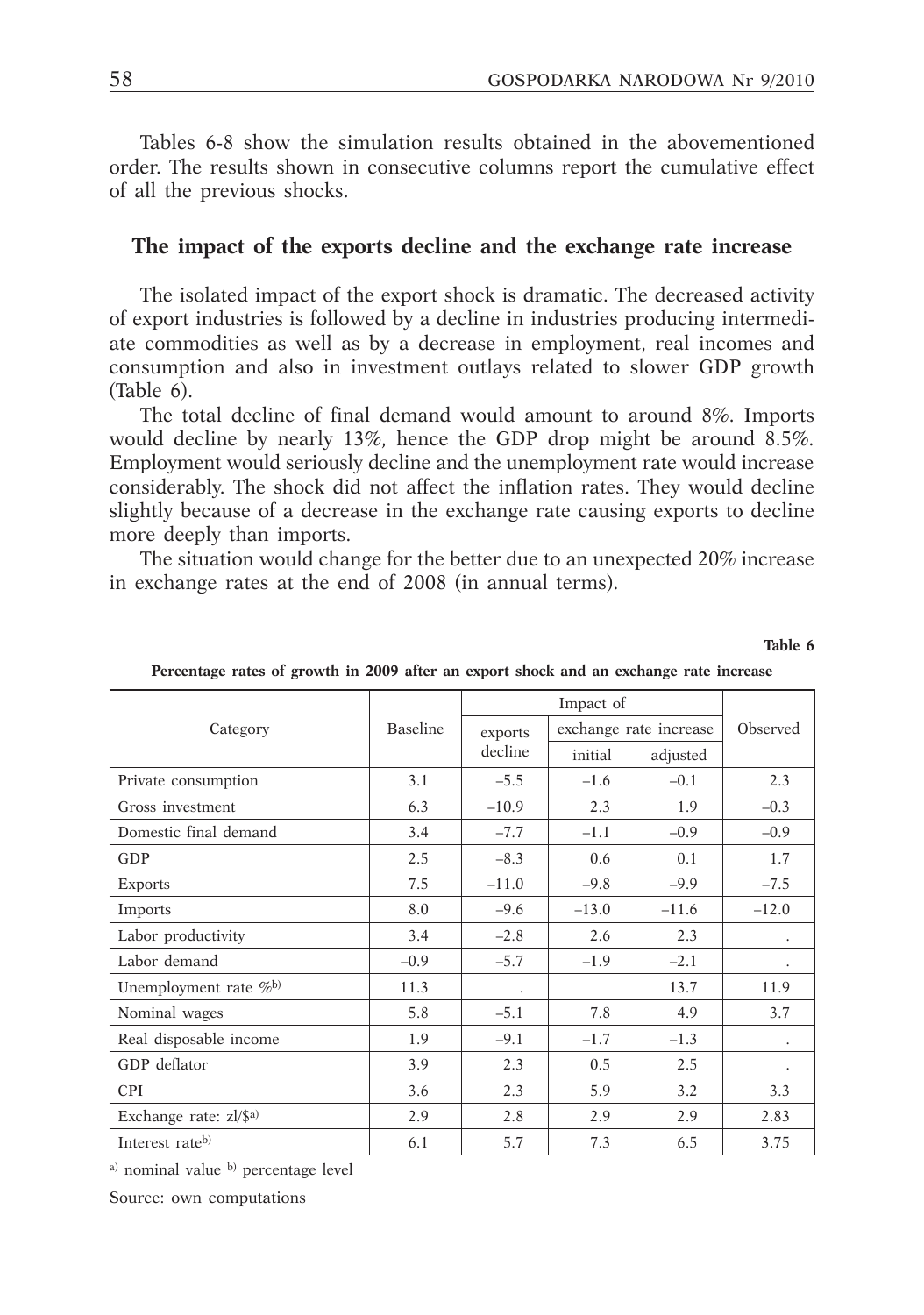Exporters would be confident that their profits would increase to partly compensate for losses incurred from the exports decline; they would be unlikely to compete by reducing dollar-denominated prices. Hence, the decline of exports would be 1 percentage point lower (being close to -10%). Imports, being highly price sensitive, would show a much bigger additional decline of up to 13%, yielding a considerable addition to net exports.

This to a large extent explains why a considerable increase in GDP would take place despite a 1% decrease in total domestic final demand.

As the transmission of the exchange rate increase into retail prices was blocked by trade organizations (which treated it as temporary), the respective adjustment of the CPI reduced the decline in private consumption from 1.6% to nearly zero. At the same time, commodity imports were adjusted upward, while GDP growth was revised downward.

The above adjustments helped keep the inflation rates at low levels.

### **The effects of economic policy interventions**

Economic policy measures had a positive impact on what happened in the economy. Monetary policymakers decided to reduce the principal interest rate many times during 2009. Commercial banks responded with some delay. Even though that response was limited to new loans, its net impact was positive. Private consumption increased by nearly 1 p.p. and investments by 0.7 p.p., which resulted in an increase of GDP by 0.4 p.p. (see Table 7).

The decrease in tax rates and the social contribution rate in 2007-2008 had a much stronger effect. It increased real disposable income by an estimated 3 p.p. and private consumption by up to 2.5%. The multiplier effects were substantial, leading to a 1.6% increase in final domestic demand. In all, the GDP increase amounted to 1.5%. The decline of employment was less pronounced and unemployment remained high at 13.3%. Prices were not affected by the aforementioned demand pressures (Table 7).

Another fiscal policy instrument was used in mid-2009 when the parliament increased the budget deficit. This prevented budget expenditures from declining further. As a result of this move, social consumption grew after a prolonged decline. As a result, the GDP growth rate went up to 1.7%.

**Table 7**

| Category            |                   | Additional impact of |                    |          |  |  |  |  |
|---------------------|-------------------|----------------------|--------------------|----------|--|--|--|--|
|                     |                   | decrease             | increase of budget | Observed |  |  |  |  |
|                     | in interest rates | in personal taxes    | expenditures       |          |  |  |  |  |
| Private consumption | 0.7               | 2.5                  | 2.5                | 2.3      |  |  |  |  |
| Social consumption  | $-5.1$            | $-3.5$               | 2.3                |          |  |  |  |  |
| Gross investment    | 2.6               |                      | 4.6                | $-0.3$   |  |  |  |  |

**Percentage rates of growth in 2009 after economic policy interventions**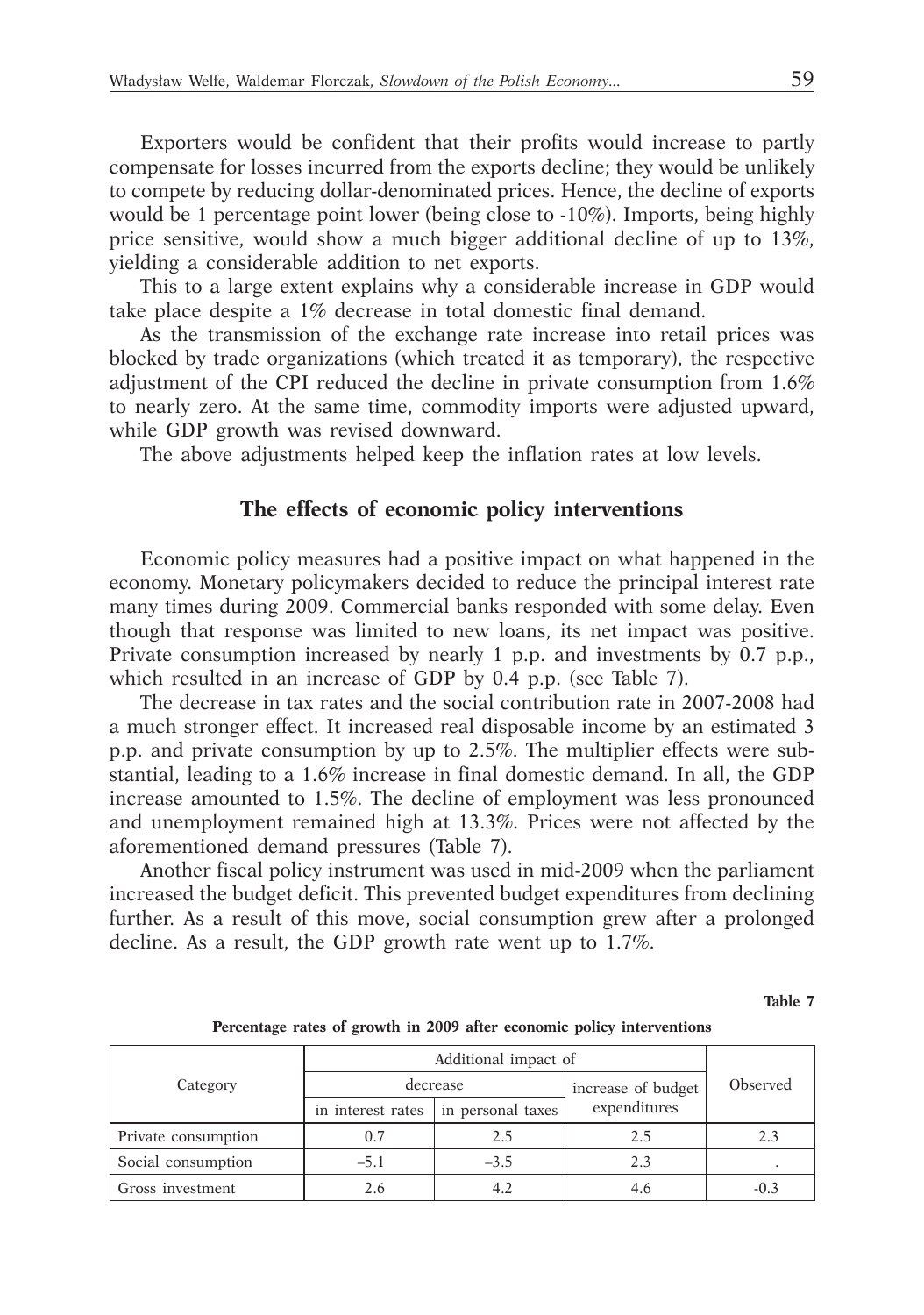|                                       |                   | Additional impact of |                    |          |  |  |  |
|---------------------------------------|-------------------|----------------------|--------------------|----------|--|--|--|
| Category                              |                   | decrease             | increase of budget | Observed |  |  |  |
|                                       | in interest rates | in personal taxes    | expenditures       |          |  |  |  |
| Domestic final demand                 | $-0.2$            | 1.6                  | 1.8                | $-0.9$   |  |  |  |
| GDP                                   | 0.5               | 1.5                  | 1.7                | 1.7      |  |  |  |
| <b>Exports</b>                        | $-9.9$            | $-9.9$               | $-9.9$             | $-7.5$   |  |  |  |
| <b>Imports</b>                        | $-11.1$           | $-9.5$               | $-9.3$             | $-12.0$  |  |  |  |
| Labor productivity                    | 2.5               | 3.1                  | 3.2                | 1.9      |  |  |  |
| Labor demand                          | $-2.0$            | $-1.6$               | $-1.4$             | $-0.2$   |  |  |  |
| Unemployment rate $\%$ <sup>b)</sup>  | 13.6              | 13.3                 | 13.1               | 11.9     |  |  |  |
| Nominal wages                         | 5.3               | 6.4                  | 6.2                | 3.7      |  |  |  |
| Real disposable income                | 0.1               | 2.6                  | 2.3                | 2.0      |  |  |  |
| GDP deflator                          | 2.6               | 2.8                  | 2.8                | 3.0      |  |  |  |
| <b>CPI</b>                            | 3.2               | 3.2                  | 3.2                | 3.3      |  |  |  |
| Exchange rate: $z$ l/\$ <sup>a)</sup> | 2.9               | 2.9                  | 2.1                | 2.93     |  |  |  |
| Interest rateb)                       | 3.8               | 3.8                  | 3.9                | 3.75     |  |  |  |

#### **continued Table 7**

a) nominal value b) percentage level

Source: own computations

#### **Final adjustments**

Investment suffered due to an increase in investment risk associated with a pessimistic outlook for future output. That was especially manifested by a decline in foreign direct investment. The estimates of an additional shock resulting in a FDI decline are given in Table 8. Investment outlays would decline by less than 1% (close to the observed value). The end result is to some extent surprising as the majority of forecasters predicted a serious decline in investment. In fact, started investment projects were continued without major interruptions as could be seen from an increase in building activities over 2009.

The decline of the growth rates was followed by a decline in labor demand and, with some delay, by an increase in the unemployment rate. Action taken by government institutions in the labor market made the demand adjustments much slower and less pronounced than the model's prediction. This explains why we introduced a change in the lags in the labor demand equation. That resulted in a decline in the unemployment rate from 13% to nearly 12% (Table 8).

At the end of our simulation exercises we arrived at new statistical information, showing that the decline in exports was not as deep as we initially assumed, but the imports decline was deeper. The resulting adjustments are shown in Table 8.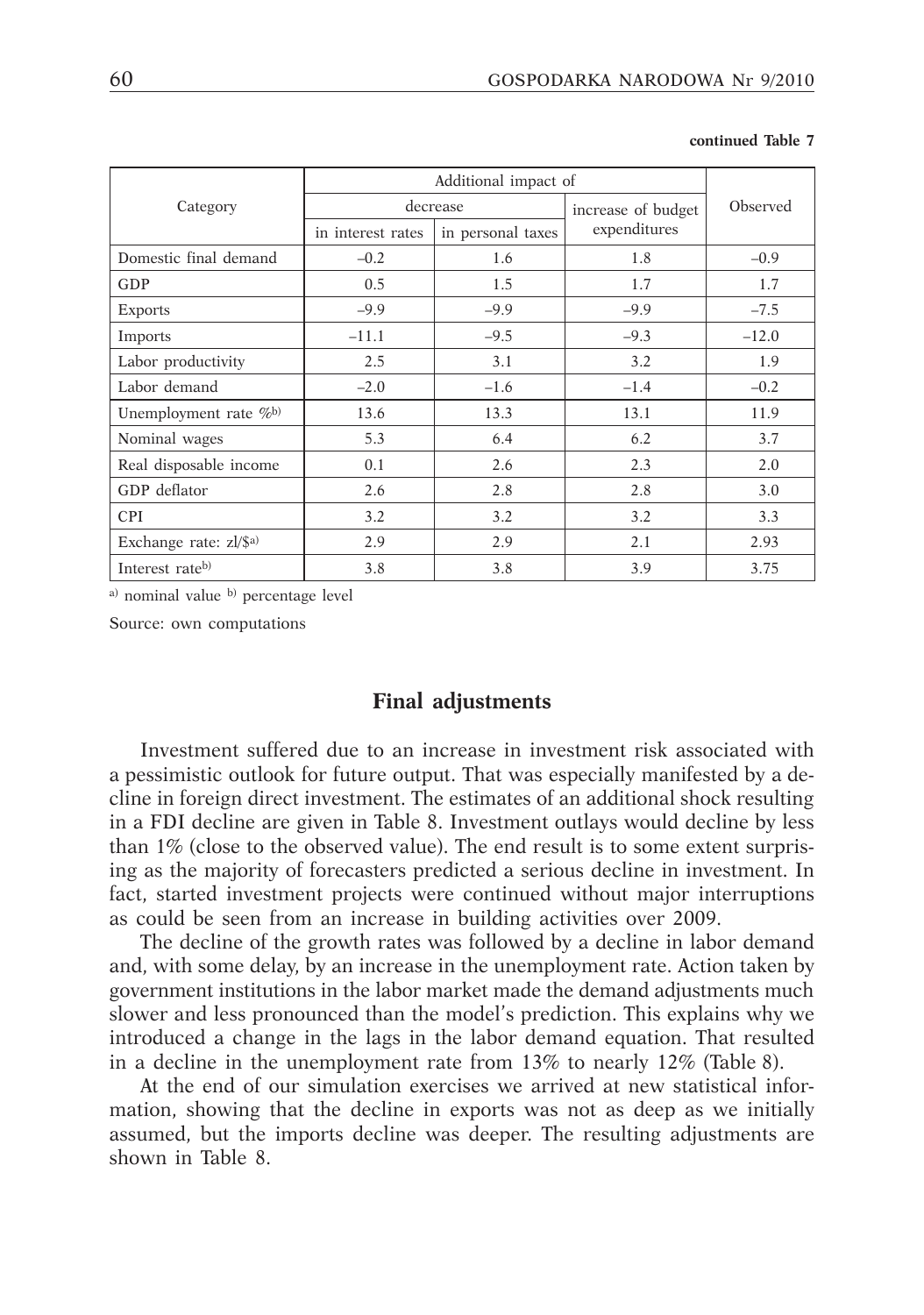#### **Simulation summary and a final note**

Model simulations helped us assess the quantitative impact of factors responsible for the slowdown of the Polish economy in 2009. This slowdown, as measured by the difference from the baseline forecasts (2.5% GDP growth rate) to the actual 1.7% rate of GDP growth in 2009, may seem negligible as compared with the recessions in other European countries. It is interesting, however, to show how the external shocks – similar to those recorded in neighboring countries – have been mitigated in Poland.

**Table 8**

| Category               | of extending<br>of FDI decline<br>lags in labor<br>adjustments<br>demand decline |          | of foreign trade | Observed |  |
|------------------------|----------------------------------------------------------------------------------|----------|------------------|----------|--|
| Private consumption    | 1.6                                                                              | 2.3      | 2.3              | 2.3      |  |
| Government consumption | 1.2                                                                              | 1.4      | 1.4              | 1.3      |  |
| Gross investment       | $-0.3$                                                                           | $-0.4$   | $-0.4$           | $-0.3$   |  |
| Domestic final demand  | $-0.1$                                                                           | $-0.9$   | $-0.9$           | $-0.9$   |  |
| GDP                    | 0.6                                                                              | 1.7      | 1.7              | 1.7      |  |
| <b>Exports</b>         | $-9.9$                                                                           | $-7.6$   | $-7.6$           | $-7.5$   |  |
| Imports                | $-10.9$                                                                          | $-12.2$  | $-12.2$          | $-12.0$  |  |
| Labor productivity     | 2.6                                                                              | $\Omega$ | 3.2              | 1.9      |  |
| Labor demand           | $-1.9$                                                                           | 1.7      | $-1.4$           | $-0.2$   |  |
| Unemployment rateb)    | 13.3                                                                             | 11.4     | 13.1             | 11.9     |  |
| Nominal wages          | 5.3                                                                              | 2.3      | 6.3              | 3.7      |  |
| Real disposable income | 1.2                                                                              | 2.3      | 2.3              | 2.0      |  |
| GDP deflator           | 2.7                                                                              | 3.9      | 2.7              | 3.0      |  |
| <b>CPI</b>             | 3.2                                                                              | 3.2      | 3.2              | 3.3      |  |
| Exchange rate: zl/\$a) | 2.9                                                                              | 2.9      | 2.9              | 2.93     |  |
| Interest rateb)        | 4.0                                                                              | 3.9      | 3.9              | 3.75     |  |

#### **Percentage rates of growth in 2009 after final adjustments**

a) nominal value b) percentage level

Source: own computations

The external shocks alone leading to a serious decline in exports and FDI would have decreased the GDP growth rate by 10.8 p.p. so that the rate would have been –8.3%.

One external shock that definitely helped improve the situation was a devaluation of the zloty at the end of 2008. It brought about a deep decline in imports and an increase in GDP by 8 p.p., which would ensure a 0.1% rate of GDP growth.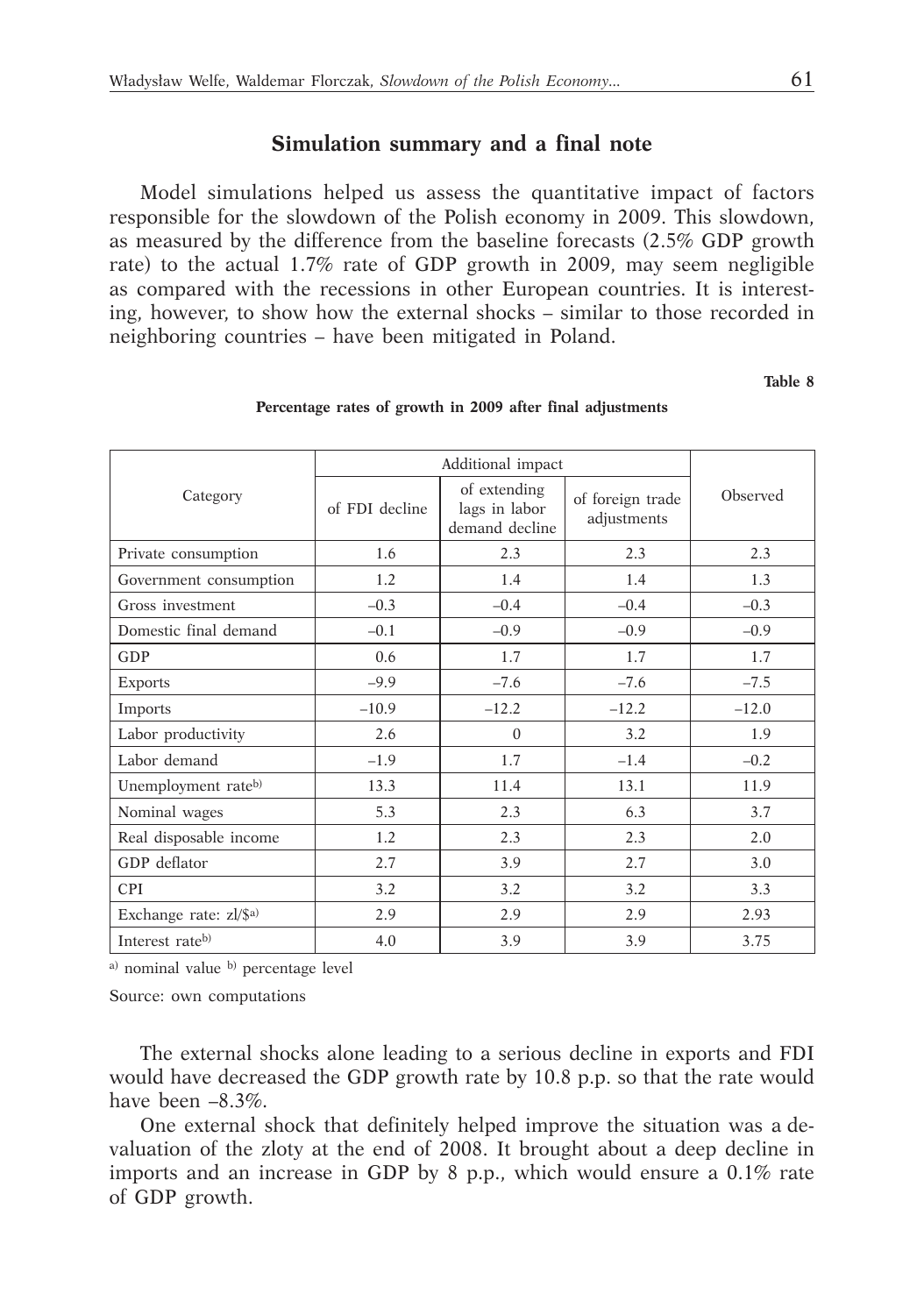The increase in the GDP growth rate of up to 1.7% can be attributed to a combination of monetary policy effects (decline of interest rates), fiscal policy (income tax decrease and budget deficit increase), interventions in the labor market, and the behavior of consumers (habit persistence) and firms (competitiveness and lags in adjustments). All these factors contributed to an increase in GDP growth rates by another 1.6 p.p., which eventually resulted in a 1.7% rate of GDP growth.

It is worth noting that the manufacturing sector suffered from the exports decline, whereas the building industry showed a considerable increase, and the large services sector grew all the time. Both these sectors are heavily dependent on domestic demand.

The simulations exercises helped explain why the inflation rates remained unaffected by the zloty depreciation, and why the unemployment rates increased only slightly.

The above results also explain why the Polish government was not forced to engage public funds in rescue packages modeled after those introduced in Western countries. Nevertheless, the budget deficit target for 2010 was raised twice to zl 52.2 billion. This shows that the Polish authorities will not escape from the problem of rising domestic debt in the near future.

The slowdown of 2009 will have several repercussions in the years to follow. The recovery of final domestic demand has been postponed, especially in 2010. Foreign trade seems to have recovered quickly. Hence, the GDP growth rate was estimated at 3% instead of 4% in 2010, whereas in the following years it is expected to be 1 p.p. lower than in the baseline. The worst situation seems to prevail in the labor market where the unemployment rate remains close to 12% (see Table 9; for details see Welfe W. [2009b]).

**Table 9**

|                                  | Year |         |      |              |        |      |      |        |  |  |
|----------------------------------|------|---------|------|--------------|--------|------|------|--------|--|--|
| Category/Variant                 | 2009 |         | 2010 |              | 2011   |      | 2012 |        |  |  |
|                                  | B    | U       | B    | $\mathbf{U}$ | B      | U    | B    | U      |  |  |
| Private consumption              | 3.1  | 2.3     | 3.4  | 2.6          | 3.8    | 2.7  | 4.0  | 3.1    |  |  |
| Gross investments                | 6.3  | $-0.4$  | 6.8  | 4.5          | 15.7   | 14.9 | 20.8 | 17.5   |  |  |
| Gross investments (share in GDP) | 23.4 | 21.4    | 23.9 | 21.4         | 26.1   | 23.2 | 29.7 | 25.6   |  |  |
| <b>Exports</b>                   | 5.3  | $-7.6$  | 7.5  | 7.2          | 7.5    | 7.6  | 8.5  | 8.6    |  |  |
| <b>Imports</b>                   | 7.3  | $-12.2$ | 7.7  | 6.9          | 10.3   | 9.6  | 12.7 | 11.0   |  |  |
| GDP                              | 2.5  | 1.7     | 4.0  | 3.0          | 5.6    | 4.7  | 6.2  | 5.2    |  |  |
| Unemployment rate                | 11.3 | 11.4    | 10.5 | 11.7         | 9.4    | 11.6 | 8.8  | 12.0   |  |  |
| Private consumption deflator     | 3.6  | 3.2     | 2.6  | 3.0          | 2.9    | 2.9  | 2.7  | 2.7    |  |  |
| Exchange rate: \$/zl             | 1.8  | 20.0    | 0.8  | $-2.8$       | $-0.3$ | 1.7  | 0.6  | $-1.8$ |  |  |

**Rates of growth for the Polish economy in 2008-2011 (baseline B) versus updated (U) forecast**

Soyrce: own computations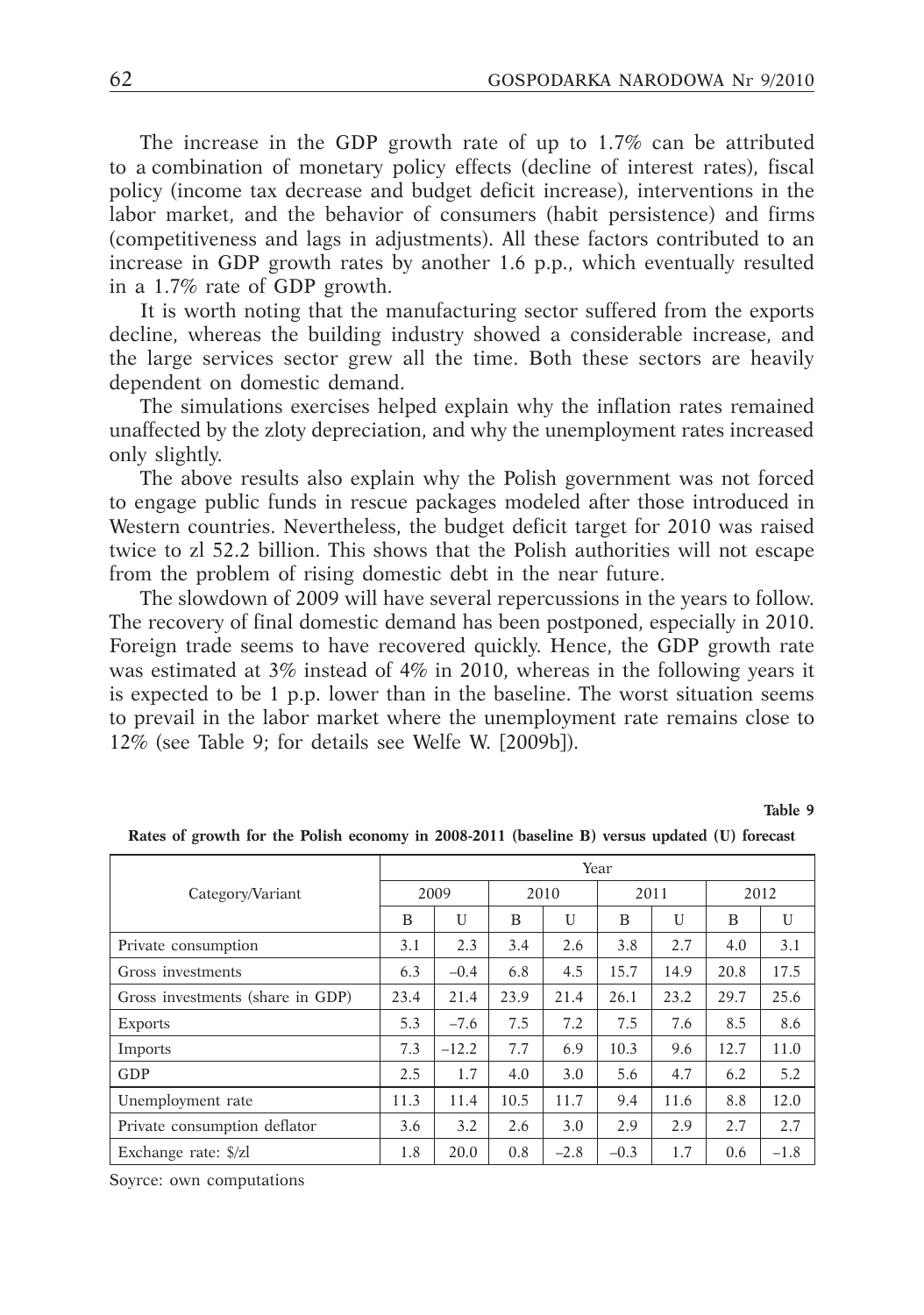Domestic activities are predicted to recover slowly in 2010. Private consumption will show a mild increase exceeding 2.5% due to a rise in real wages and a low inflation rate, all this despite a negligible further decrease in employment. In the following years, wage pressure and growing employment will make the private consumption rate rise to 3%.

We expect a real recovery in investment starting in 2010 (4.5%). The recovery is expected to peak in 2011-2012, at 15%-17%.

These factors will contribute to an increase in final domestic demand by 4%-5% in 2011-2012.

Foreign trade will finally recover in 2011-2012, with high rates of growth for imports (10%-11%) exceeding those for exports. Consequently, the foreign trade balance will deteriorate.

The unemployment rate will be high, hovering around 12%, whereas the inflation rate will be rather stable at under 3%. The country's budgetary position will improve. However, the rising total debt will remain a key policy problem in the coming years.

#### **References**

- Bodkin R.G., Klein L.R., Marwah K., [1991], *A History of Macroeconometric Model-Building*, E. Elgar, Aldershot.
- Clemments M.P., Hendry D.F., [2000], *Forecasting Economic Time Series*, Cambridge University Press, Cambridge.
- Eastern Europe Consensus Forecasts, [2009], *A Digest of Economic Forecasts*, Consensus Economies, London (monthly surveys).
- Klein L., Welfe A., Welfe W., [2004], *Principles of Macroeconometric Modeling*, North Holland, Amsterdam.
- Welfe W., [2008], *The Structure of a New Long-Term Macroeconometric Model for Poland*, "Przegląd Statystyczny", Vol. 55, pp. 5-23.
- Welfe W., [2009a], *A Medium-Term Forecast for Poland, Deep Slowdown*, paper presented at the Project LINK meeting, St. Petersburg, June 4-6, 2009, Łódź.
- Welfe W., [2009b], *A Medium-Term Forecast for Poland 2009-2011. Stabilization After Slowdown*, paper presented at the Project LINK meeting, Bangkok, Oct. 20-26, 2009, Łódź.
- Welfe W., (ed.), [2009], *Makroekonometryczny model gospodarki opartej na wiedzy* (Macroeconometric Knowledge-Based Model), Acta UŁ, Folia Oeconomica, 229, Wydawnictwo Uniwersytetu Łódzkiego, Łódź.
- Welfe W., Florczak W., [2009], *Prognozy i scenariusze długookresowego rozwoju gospodarczego Polski (Forecasts and Scenarios of Long-term Economic Development of Poland)*, Wydawnictwo Uniwerstytetu Łódzkiego, Łódź.
- Whitely J., [1994], *A Course in Macroeconomic Modelling and Forecasting*, Harvester Wheatsheaf, New York.